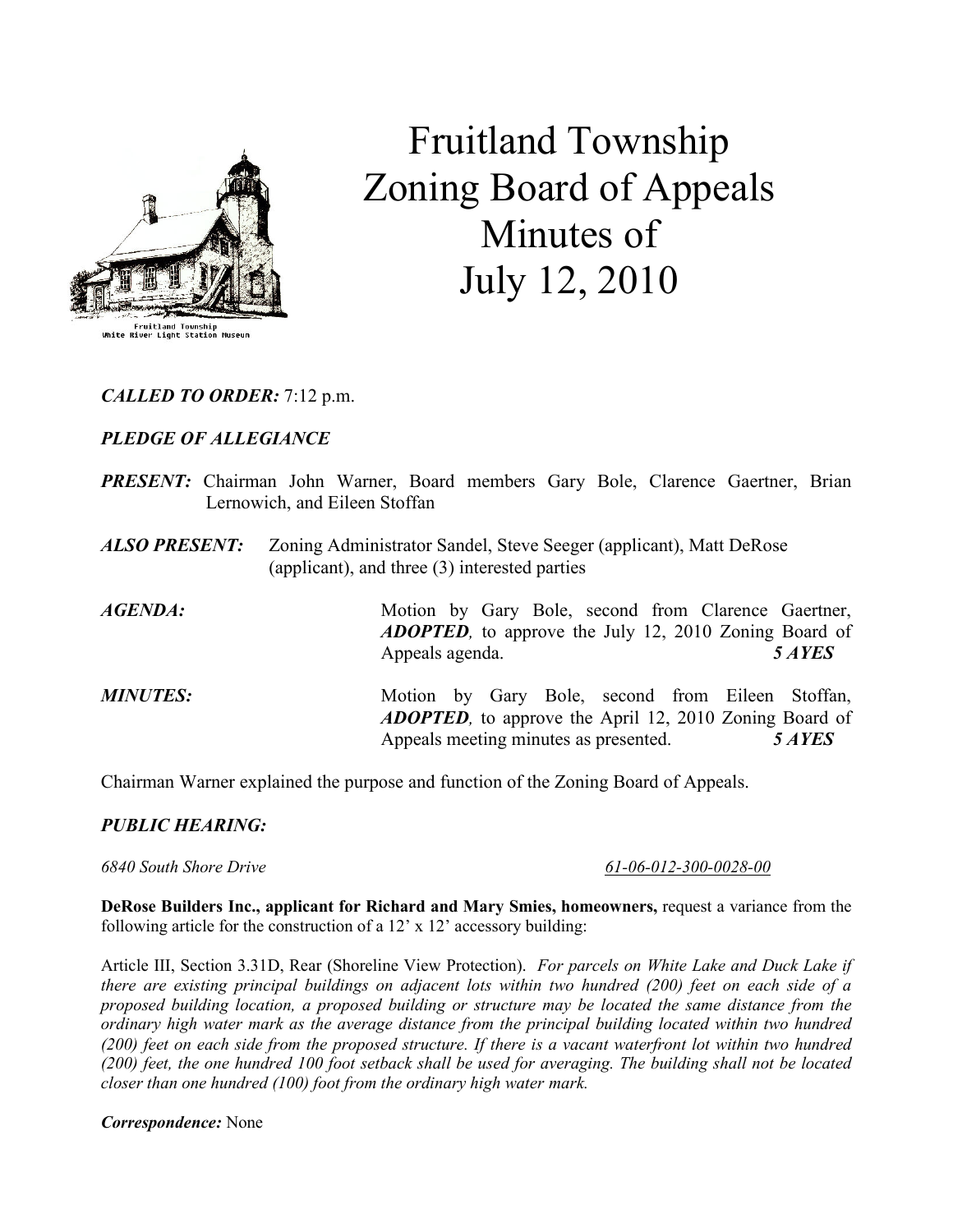# Public Hearing opened at 7:20 p.m.

Zoning Administrator Sandel explained that this is a very small structure and there are others in this area.

Matt DeRose from DeRose Builders for Richard and Mary Smies stated that lots on both sides of the Smies have accessory buildings so if the variance were to be approved it would not be setting precedence. To meet zoning it would have to be up on the hill which would defeat the purpose of being able to store lawn chairs, etc.

# Public Comment:

Dr. Leland Holly, 6820 South Shore Drive – stated he supports the variance request; however, would not approve of plumbing for a restroom.

# Public Hearing closed at 7:35 p.m.

### Board Comments:

Board member Bole stated he has no problem with request as long as it is used for storage only. Board member Stoffan stated she is in favor of variance request.

Board member Lernowich stated this is a unique situation and he has no problem with request.

The Board reviewed the variance decision checklist.

Motion by Clarence Gaertner, second from Gary Bole, **ADOPTED**, to approve the variance request for parcel number 61-06-119-100-0006-00 as presented and to be used for storage only. Roll Call: Lernowich –  $AYE$ , Stoffan – AYE, Gaertner –  $AYE$ , Bole – AYE, and Warner – AYE.  $5 AYES$ 

Chairman Warner informed Matt DeRose from DeRose Builders, that he has 180 days to begin the project.

#### 4791 Duck Lake Road 61-06-120-400-0005-30

Steve and Tracy Seeger, homeowners, request a variance from the following article for the construction of a roof over the existing front porch:

Article VI, Section 6.04, Site Development Standards. No main building or principle structure, nor the enlargement of any main building or principle structure, shall be hereafter erected unless the following requirements are met and maintained in connection with such building, structure, or enlargement. Onehundred (100) feet on arterial streets and fifty (50) feet on residential streets or less if the average setback requirements apply.

Correspondence: None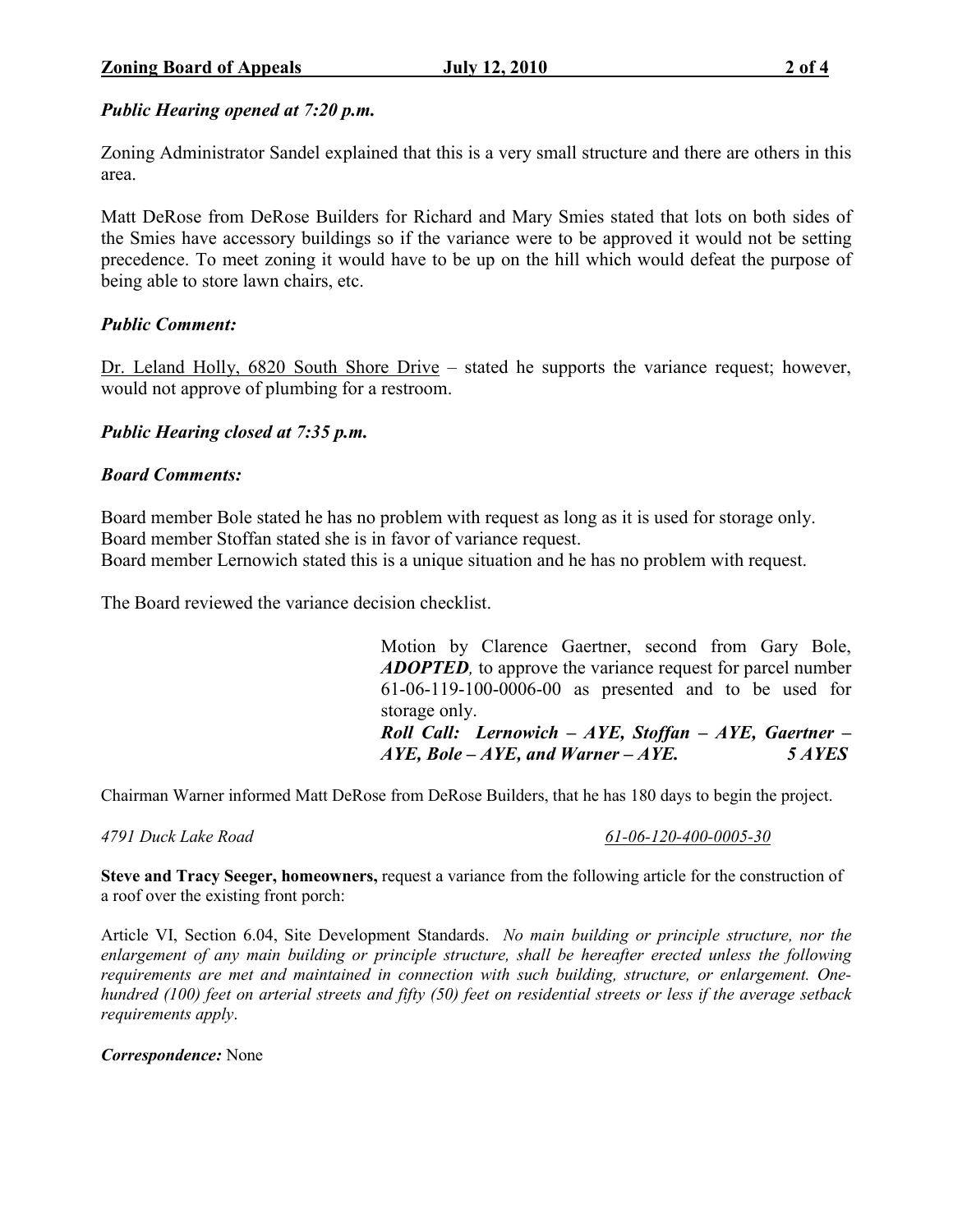# Public Hearing opened at 7:40 p.m.

Steve Seeger, homeowner, explains they have an existing deck they would like to cover to make a formal entrance and for when the weather is inclement. The deck used to be covered with an awning which was removed approximately ten (10) years ago. He said the deck is 8' X 12' now, however; he would like to cut down a little to a  $6'$  X  $10'$ .

# Public Hearing closed at 7:50 p.m.

# Board Comments:

Board member Stoffan states she feels this would improve the home site.

The Board reviewed the variance decision checklist.

Motion by Eileen Stoffan, second from Brian Lernowich, FAILED, to grant variance as submitted to Steve and Tracy Seeger, 4791 Duck Lake Road, parcel #61-06-120-400-0005- 30, from Article VI, Section 6.04, Site Development Standards. Roll Call: Bole – NAY, Gaertner – NAY, Stoffan – AYE, Lernowich  $-AYE$ , and Warner  $-NAY$ . 2 AYES  $3$  NAY

# **DISCUSSION**

Board Member Bole voted no because if the variance is approved as submitted the deck would remain 8' X 12' and the applicant said he wanted to cut it down some. The motion needs to reflect what size deck is being covered.

 Motion by Gary Bole, second from Brian Lernowich, ADOPTED, to suspend rules and allow the applicant to speak. 5 AYES

Steve Seeger explained that when he considered going smaller it was for two (2) reasons, 1) to meet the average of the neighbors and then he wouldn't have needed a variance and 2) that he would be willing to go smaller if that was the only way they could be granted the variance. He and Tracy would like to keep it the 8' X 12' size it is now if possible.

> Motion by Gary Bole, second from Brian Lernowich, ADOPTED, to return to regular session.

5 AYES

# **DISCUSSION**

Consensus was to allow a roof over the existing 8' X 12' deck and to have that made part of the motion.